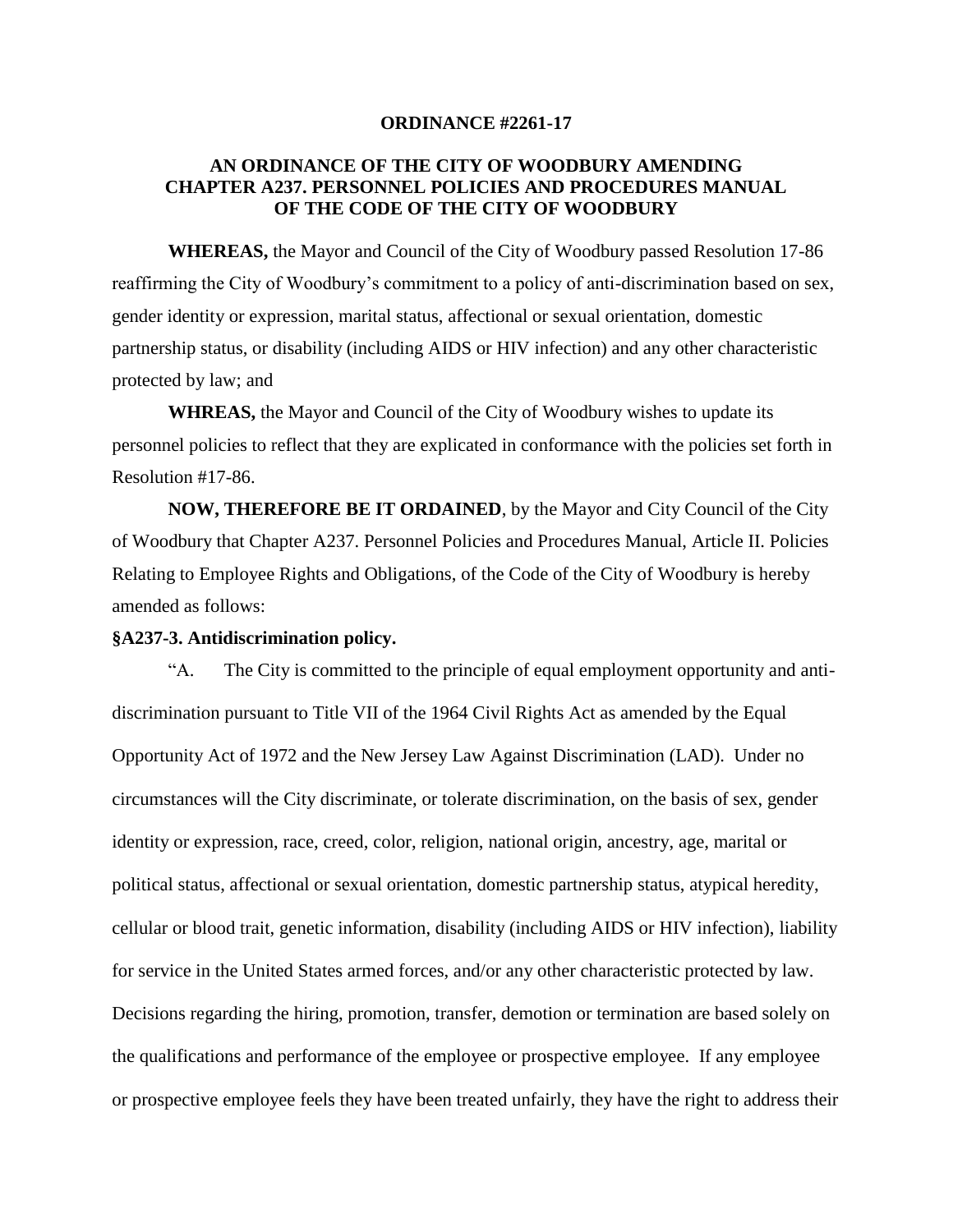concern with their supervisor, or if they prefer their department head, City Administrator, the Deputy Administrator or the Labor Counsel.

B. No official, employee, appointee or volunteer of the City of Woodbury by whatever title known, or any entity that is in any way a part of the City of Woodbury shall engage, either directly or indirectly in any act including the failure to act that constitutes discrimination, harassment or a violation of any person's constitutional rights while such official, employee, appointee volunteer, or entity is engaged in or acting on behalf of the City of Woodbury's business or using the facilities or property of the City of Woodbury."

### **§A237-11. General anti-harassment policy.**

"A. It is the City's policy to prohibit harassment of an employee by another employee, management representative, supplier, volunteer, or business invitee on the basis of actual or perceived sex, race, creed, color, religion, national origin, ancestry, age, marital or political status, affectional or sexual orientation, gender identify or expression, domestic partnership status, atypical heredity, cellular or blood trait, genetic information, disability (including AIDS or HIV infection), liability for service in the United States armed forces, and/or any other characteristic protected by law. While it is not easy to define precisely what harassment is, it includes slurs, epithets, threats, derogatory comments, unwelcome jokes, teasing, and other similar verbal or physical conduct."

**BE IT FURTHER ORDAINED** that all other provisions of said Ordinance not specifically amended herein shall remain in full force and effect and any ordinances inconsistent herewith are repealed to the extent of any inconsistency.

**BE IT FURTHER ORDAINED** that this Ordinance shall take effect immediately upon final passage, approval and publication as required by law.